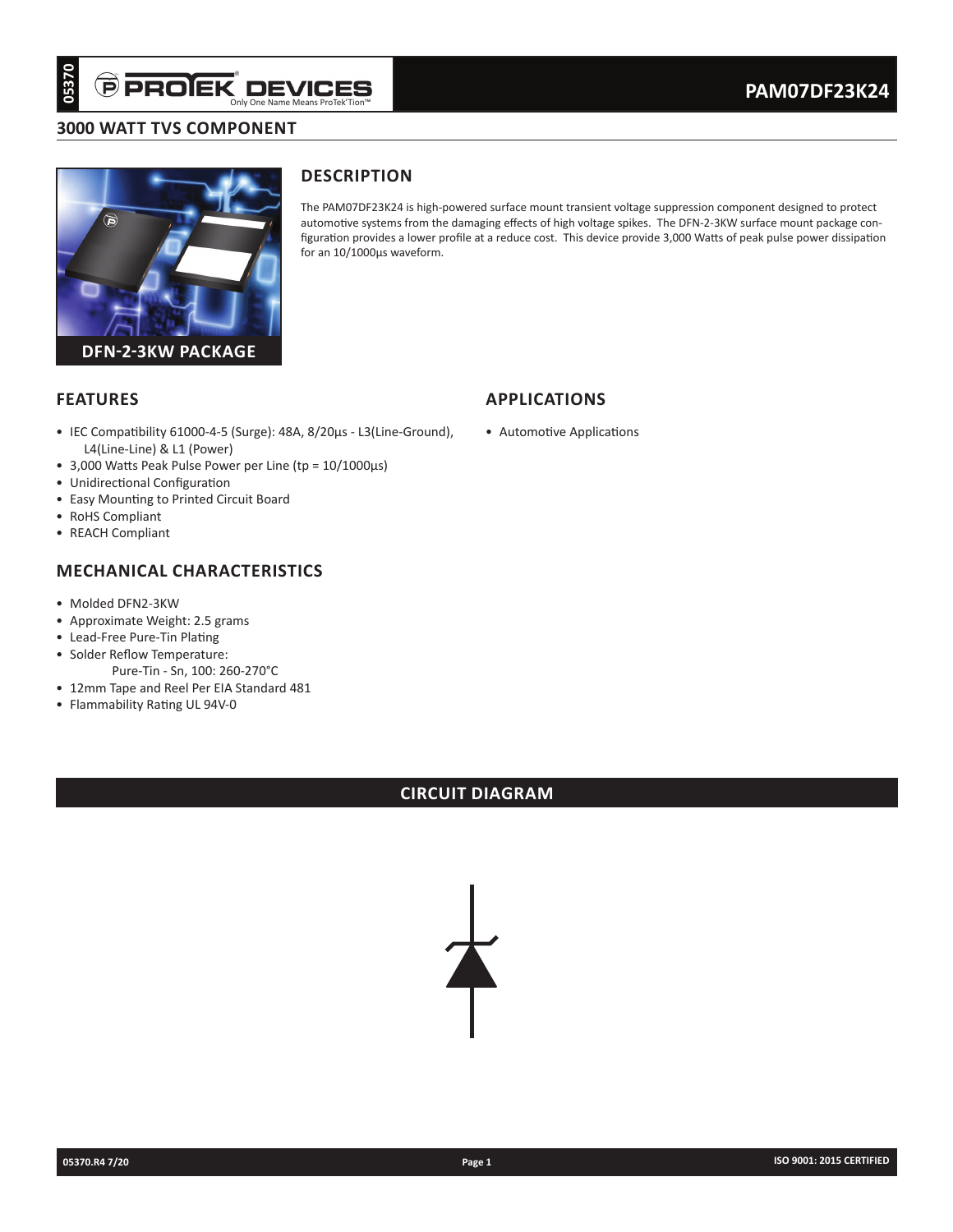# **typical device characteristics**

| MAXIMUM RATINGS @ 25°C Unless Otherwise Specified      |                 |                |              |  |  |  |  |
|--------------------------------------------------------|-----------------|----------------|--------------|--|--|--|--|
| <b>PARAMETER</b>                                       | <b>SYMBOL</b>   | <b>VALUE</b>   | <b>UNITS</b> |  |  |  |  |
| Peak Pulse Power (tp = $10/1000\mu s$ ) - See Figure 1 | $P_{_{\sf pp}}$ | 3.000          | Watts        |  |  |  |  |
| Storage Temperature                                    | ST <sub>G</sub> | $-55$ to $150$ | $\circ$      |  |  |  |  |
| Operating Temperature                                  |                 | $-55$ to 150   | $\circ$      |  |  |  |  |

| 05370                                                                                                                                                                       | $\Theta$ <b>PROIEK DEVICES</b>                   |                                                                       |                                                   |                                                    |                                                          | <b>PAM07DF23K24</b>                                            |
|-----------------------------------------------------------------------------------------------------------------------------------------------------------------------------|--------------------------------------------------|-----------------------------------------------------------------------|---------------------------------------------------|----------------------------------------------------|----------------------------------------------------------|----------------------------------------------------------------|
|                                                                                                                                                                             | <b>TYPICAL DEVICE CHARACTERISTICS</b>            |                                                                       |                                                   |                                                    |                                                          |                                                                |
|                                                                                                                                                                             |                                                  |                                                                       | MAXIMUM RATINGS @ 25°C Unless Otherwise Specified |                                                    |                                                          |                                                                |
|                                                                                                                                                                             | <b>PARAMETER</b>                                 |                                                                       |                                                   | <b>SYMBOL</b>                                      | <b>VALUE</b>                                             | <b>UNITS</b>                                                   |
|                                                                                                                                                                             | Peak Pulse Power (tp = 10/1000µs) - See Figure 1 |                                                                       |                                                   | $\mathsf{P}_{\mathsf{pp}}$                         | 3,000                                                    | Watts                                                          |
| Storage Temperature                                                                                                                                                         |                                                  |                                                                       |                                                   | $T_{STG}$                                          | -55 to 150                                               | $^{\circ}{\rm C}$                                              |
| <b>Operating Temperature</b>                                                                                                                                                |                                                  |                                                                       |                                                   | $\mathsf{T}_{\mathsf{L}}$                          | -55 to 150                                               | $^{\circ}$ C                                                   |
|                                                                                                                                                                             |                                                  | ELECTRICAL CHARACTERISTICS PER LINE @ 25°C Unless Otherwise Specified |                                                   |                                                    |                                                          |                                                                |
| <b>MARKING</b><br><b>PART</b><br><b>RATED</b><br><b>MINIMUM</b><br><b>NUMBER</b><br><b>CODE</b><br><b>STAND-OFF</b><br><b>BREAKDOWN</b><br><b>VOLTAGE</b><br><b>VOLTAGE</b> |                                                  |                                                                       |                                                   | <b>MAXIMUM</b><br><b>LEAKAGE</b><br><b>CURRENT</b> | <b>MAXIMUM</b><br><b>CLAMPING</b><br><b>VOLTAGE</b>      |                                                                |
|                                                                                                                                                                             |                                                  | $V_{WM}$<br><b>VOLTS</b>                                              | <b>MIN</b><br>$V_{\text{\tiny{(BR)}}}$<br>VOLTS   | $\omega_{I}$<br>mA                                 | $@V_{_{\rm WM}}$<br>$\mathsf{I}_{\mathsf{D}}$<br>$\mu A$ | (Fig. 2)<br>@ 10/1000µs<br>$V_{c}$ $\emptyset$ $I_{\text{pp}}$ |
| PAM07DF23K24                                                                                                                                                                | 3U24                                             | 24                                                                    | 26.7                                              | $\mathbf{1}$                                       | 3                                                        | 43.0V @ 69.8A                                                  |
|                                                                                                                                                                             |                                                  |                                                                       |                                                   |                                                    |                                                          |                                                                |
|                                                                                                                                                                             |                                                  |                                                                       |                                                   |                                                    |                                                          |                                                                |
|                                                                                                                                                                             |                                                  |                                                                       |                                                   |                                                    |                                                          |                                                                |
|                                                                                                                                                                             |                                                  |                                                                       |                                                   |                                                    |                                                          |                                                                |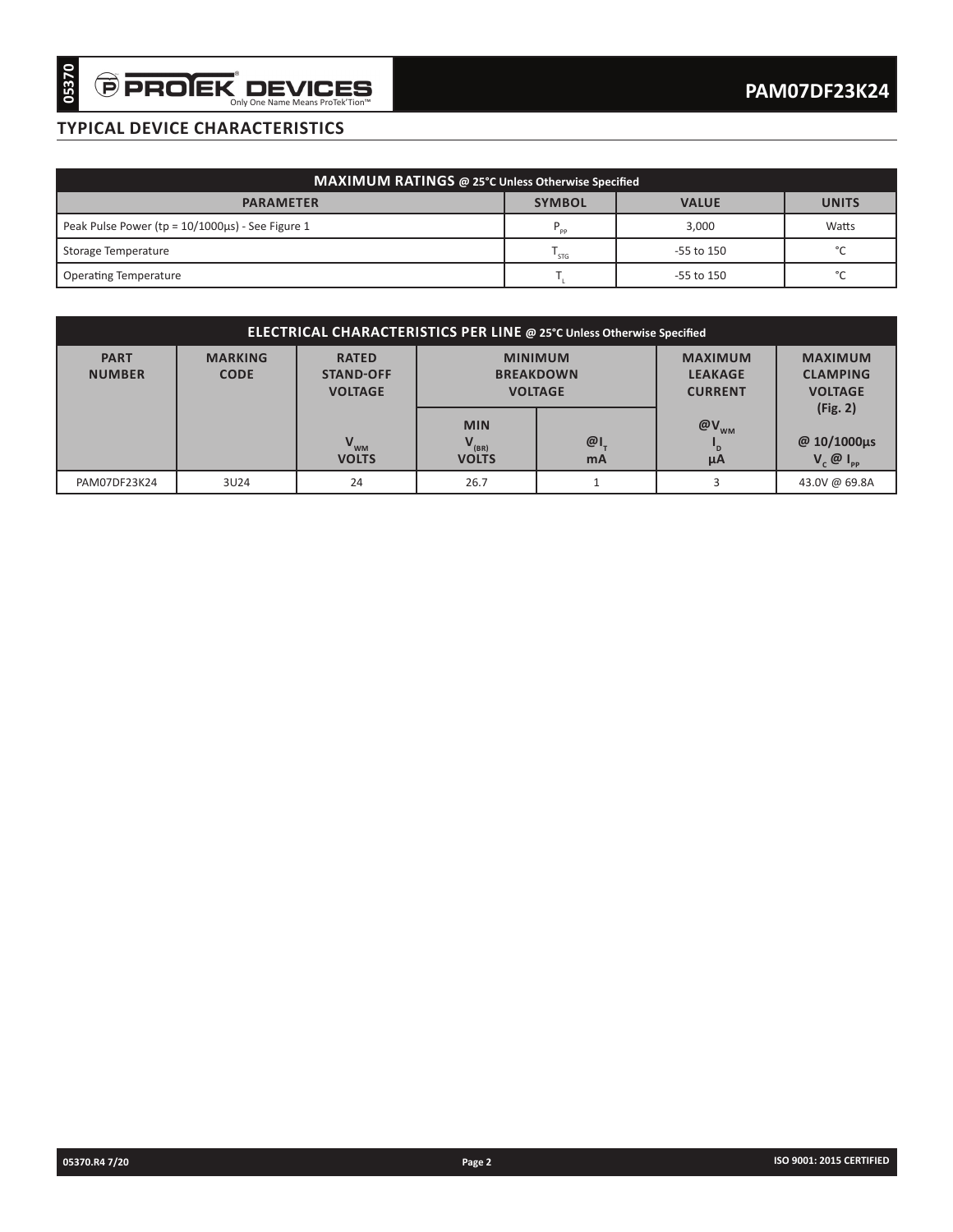# $\widehat{\boldsymbol{\Theta}}$  PROIEK $\displaystyle\nonumber \operatorname*{D}\textnormal{EVICES}\over\displaystyle\nonumber \textnormal{Only One Name Mean Protektion"}$ **typical device characteristics**





**figure 2**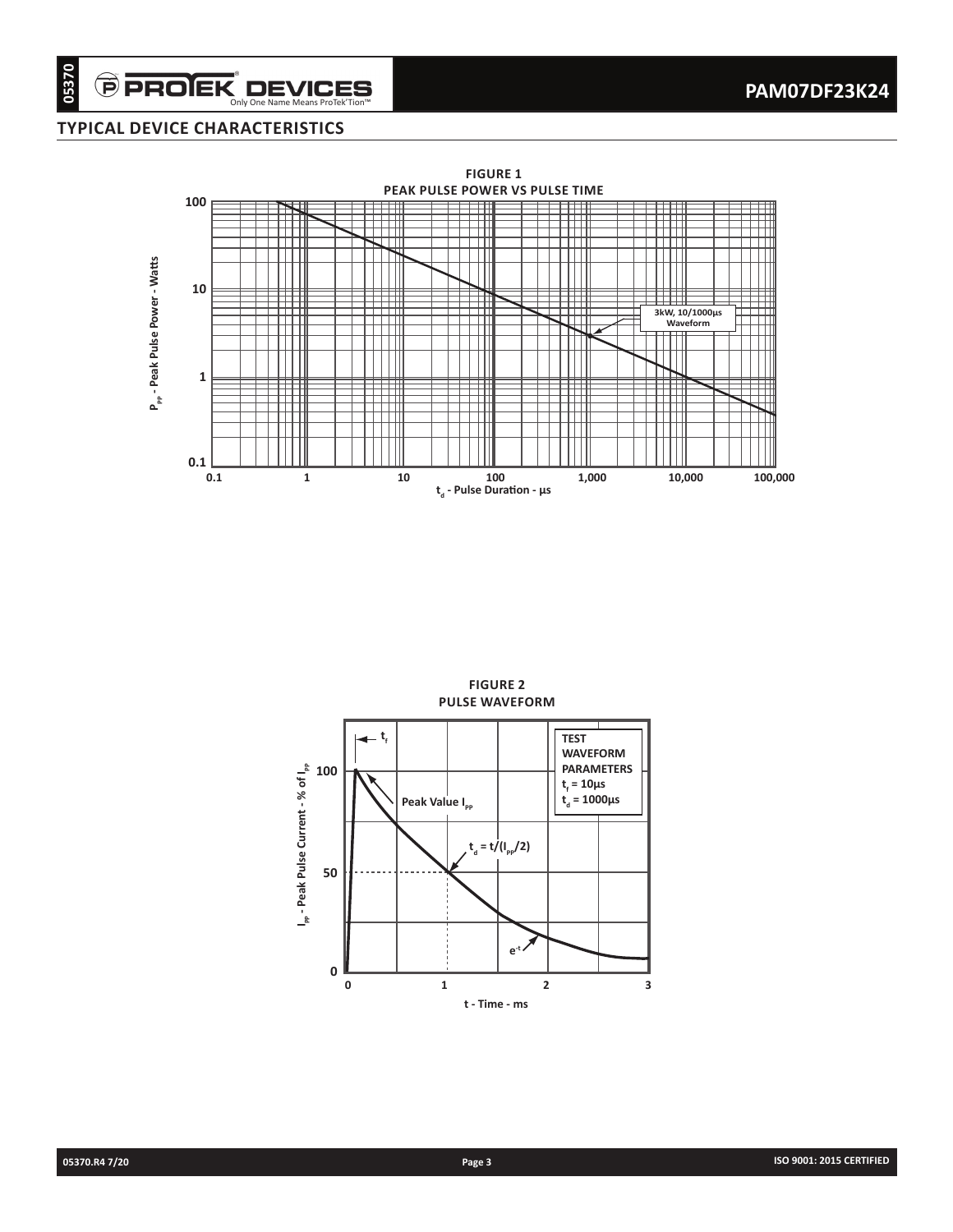# **DFN-2-3KW package information**

|                   |                    | <b>PROEK DEVI</b>                    | Only One Name Means ProTek'Tion™ |               |  |
|-------------------|--------------------|--------------------------------------|----------------------------------|---------------|--|
|                   |                    | <b>DFN-2-3KW PACKAGE INFORMATION</b> |                                  |               |  |
|                   |                    |                                      |                                  |               |  |
|                   |                    | <b>OUTLINE DIMENSIONS</b>            |                                  |               |  |
| <b>DIM</b>        |                    | <b>MILLIMETERS</b>                   |                                  | <b>INCHES</b> |  |
|                   | <b>MIN</b><br>5.44 | <b>MAX</b>                           | <b>MIN</b>                       | <b>MAX</b>    |  |
| Α                 |                    | 5.64                                 | 0.214                            | 0.222         |  |
| В<br>$\mathsf C$  | 6.45               | 6.65                                 | 0.248                            | 0.262         |  |
|                   | 1.16               | 1.32                                 | 0.046                            | 0.052         |  |
| E                 | 0.66               | 0.86                                 | 0.026                            | 0.034         |  |
| F                 | 1.93               | 2.13                                 | 0.076                            | 0.084         |  |
| G                 | 3.91               | 4.11                                 | 0.154                            | 0.162         |  |
| н<br><b>NOTES</b> | 4.27               | 4.37                                 | 0.168                            | 0.172         |  |
|                   |                    |                                      |                                  |               |  |
|                   |                    |                                      |                                  |               |  |

#### **NOTEs**





**SIDE**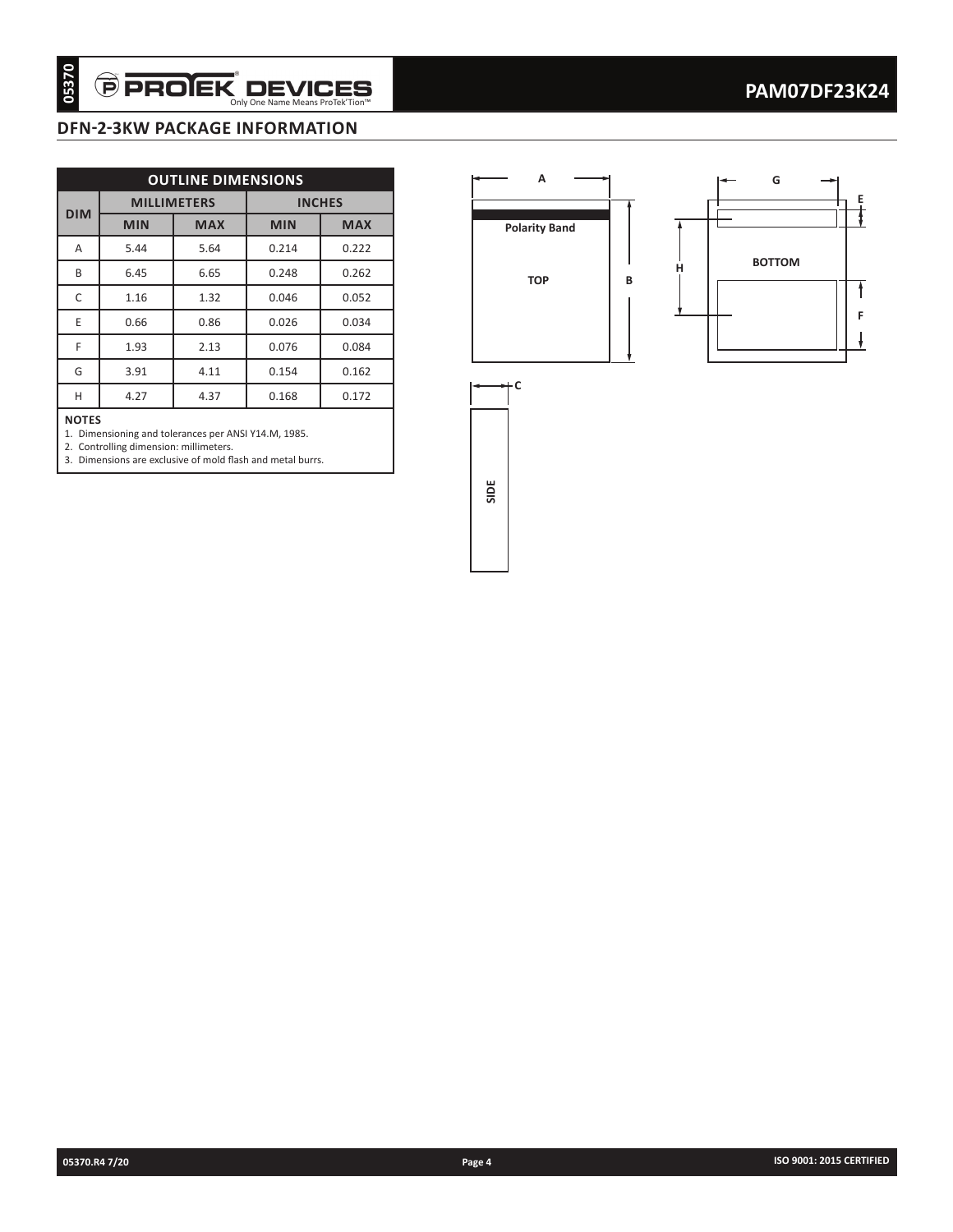# **TAPE AND REEL**





| 05370<br><b>PROJEK DEVICES</b>                                                                                                                                                                                                                                                                      |                        | Only One Name Means ProTek'Tion™ |                |                             |                       |                                    |                                                                                                                                                                  |                                         |                | <b>PAM07DF23K24</b>      |      |
|-----------------------------------------------------------------------------------------------------------------------------------------------------------------------------------------------------------------------------------------------------------------------------------------------------|------------------------|----------------------------------|----------------|-----------------------------|-----------------------|------------------------------------|------------------------------------------------------------------------------------------------------------------------------------------------------------------|-----------------------------------------|----------------|--------------------------|------|
| <b>TAPE AND REEL</b>                                                                                                                                                                                                                                                                                |                        |                                  |                |                             |                       |                                    |                                                                                                                                                                  |                                         |                |                          |      |
|                                                                                                                                                                                                                                                                                                     | —t<br>— КО             |                                  |                | A <sub>0</sub>              | ←D                    | P<br><b>User Direction of Feed</b> | $-$ P0 $\rightarrow$ $\leftarrow$ Tolerance on tape $\pm$ 0.2<br>P <sub>2</sub><br><b>Polarity Band</b>                                                          | 10 Pitches Cumulative<br>B <sub>0</sub> | Е<br>W         |                          |      |
|                                                                                                                                                                                                                                                                                                     |                        |                                  |                |                             | <b>SPECIFICATIONS</b> |                                    |                                                                                                                                                                  |                                         |                |                          |      |
| <b>TAPE</b><br><b>REEL DIA.</b><br><b>WIDTH</b>                                                                                                                                                                                                                                                     | A <sub>0</sub>         | B <sub>0</sub>                   | K <sub>0</sub> | D                           | E                     | F                                  | W                                                                                                                                                                | P <sub>0</sub>                          | P <sub>2</sub> | P                        | tmax |
| 330mm (13")<br>12mm                                                                                                                                                                                                                                                                                 | $5.92 \pm 0.10$        |                                  |                |                             |                       |                                    | $6.93 \pm 0.05$   $1.65 \pm 0.05$   $1.50 \pm 0.10$   $1.75 \pm 0.10$   $3.50 \pm 0.05$   $12.00 \pm 0.30$   $4.00 \pm 0.10$   $2.00 \pm 0.05$   $8.00 \pm 0.10$ |                                         |                |                          | 0.25 |
| <b>NOTES</b><br>1. Dimensions are in millimeters.<br>2. Surface mount product is taped and reeled in accordance with EIA-481.<br>3. Suffix - T13 = 13" Reel - 2,500 pieces per 12mm tape.<br>4. Marking on Part - marking code (see page 2).<br>Package outline per document number 06096.R0 10/11. |                        |                                  |                |                             |                       |                                    |                                                                                                                                                                  |                                         |                |                          |      |
|                                                                                                                                                                                                                                                                                                     |                        |                                  |                |                             |                       |                                    |                                                                                                                                                                  |                                         |                |                          |      |
|                                                                                                                                                                                                                                                                                                     |                        |                                  |                | <b>ORDERING INFORMATION</b> |                       |                                    |                                                                                                                                                                  |                                         |                |                          |      |
| <b>BASE PART NUMBER</b>                                                                                                                                                                                                                                                                             | <b>LEADFREE SUFFIX</b> |                                  |                | <b>TAPE SUFFIX</b>          |                       | QTY/REEL                           |                                                                                                                                                                  | <b>REEL SIZE</b>                        |                | <b>TUBE QTY</b>          |      |
| PAM07DF23K24-NQ<br>This device is only available in a Lead-Free configuration.                                                                                                                                                                                                                      | n/a                    |                                  |                | $-T13$                      |                       | 2,500                              |                                                                                                                                                                  | 13''                                    |                | n/a                      |      |
| Suffix -NQ = This is a commercial grade device and is not qualified to the AEC-Q101 standard. Please contact customer service for more information.                                                                                                                                                 |                        |                                  |                |                             |                       |                                    |                                                                                                                                                                  |                                         |                |                          |      |
| 05370.R47/20                                                                                                                                                                                                                                                                                        |                        |                                  |                |                             | Page 5                |                                    |                                                                                                                                                                  |                                         |                | ISO 9001: 2015 CERTIFIED |      |

| <b>ORDERING INFORMATION</b>                                 |                        |                    |                 |                  |                 |  |  |
|-------------------------------------------------------------|------------------------|--------------------|-----------------|------------------|-----------------|--|--|
| <b>BASE PART NUMBER</b>                                     | <b>LEADFREE SUFFIX</b> | <b>TAPE SUFFIX</b> | <b>QTY/REEL</b> | <b>REEL SIZE</b> | <b>TUBE QTY</b> |  |  |
| PAM07DF23K24-NO                                             | n/a                    | $-T13$             | 2,500           | 13''             | n/a             |  |  |
| This device is only available in a Lead-Free configuration. |                        |                    |                 |                  |                 |  |  |